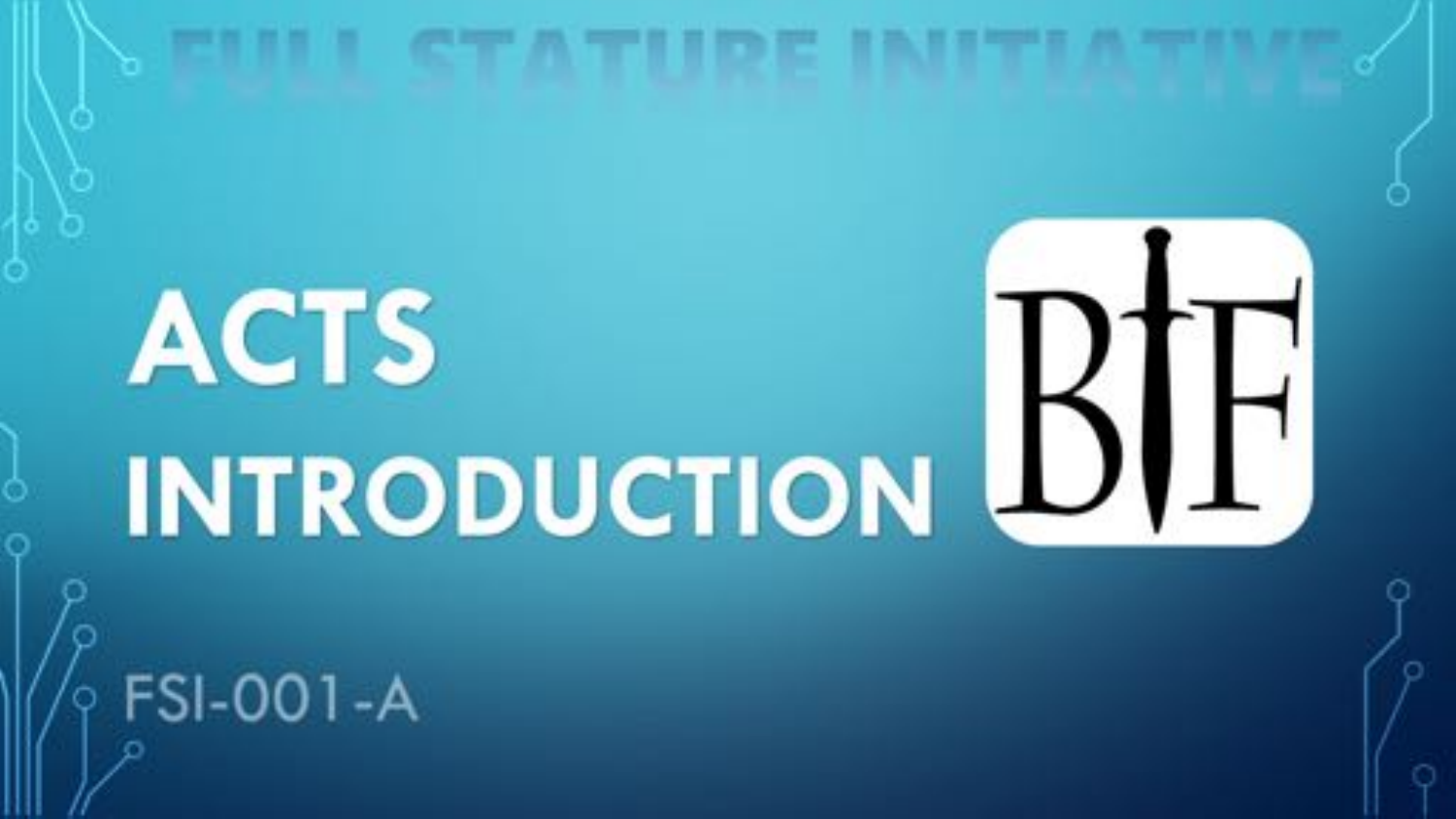# FULL STATURE INITIATIVE 001-A ACTS INTRODUCTION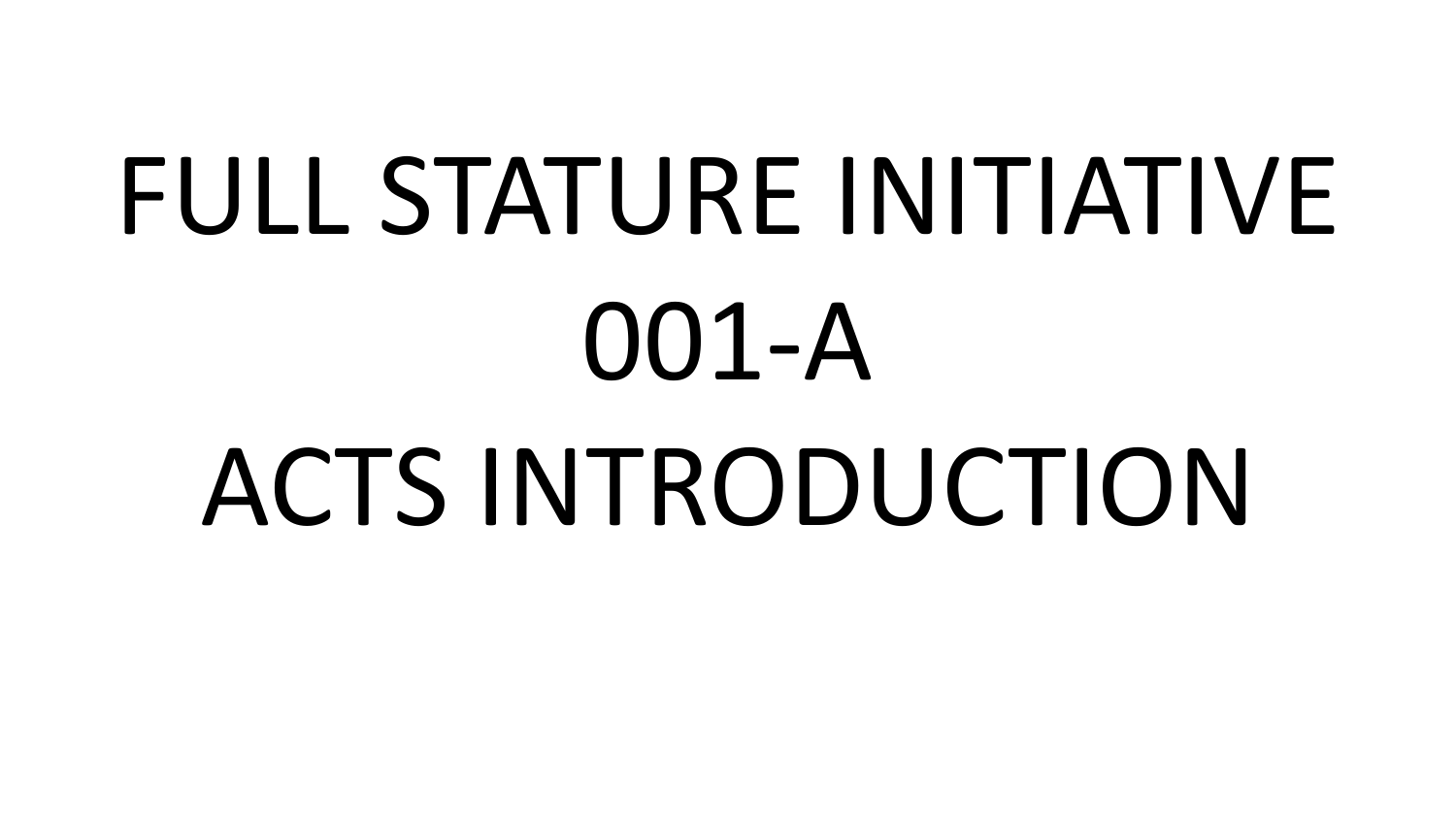# **This series:**

- Systematic verse study of the Bible
- Intended to help equip participants to better grasp the Bible
- •Not intended to address any particular topic or system
- Supplimental for those who have a difficult time finding a local church
- Includes optional interactive follow-up session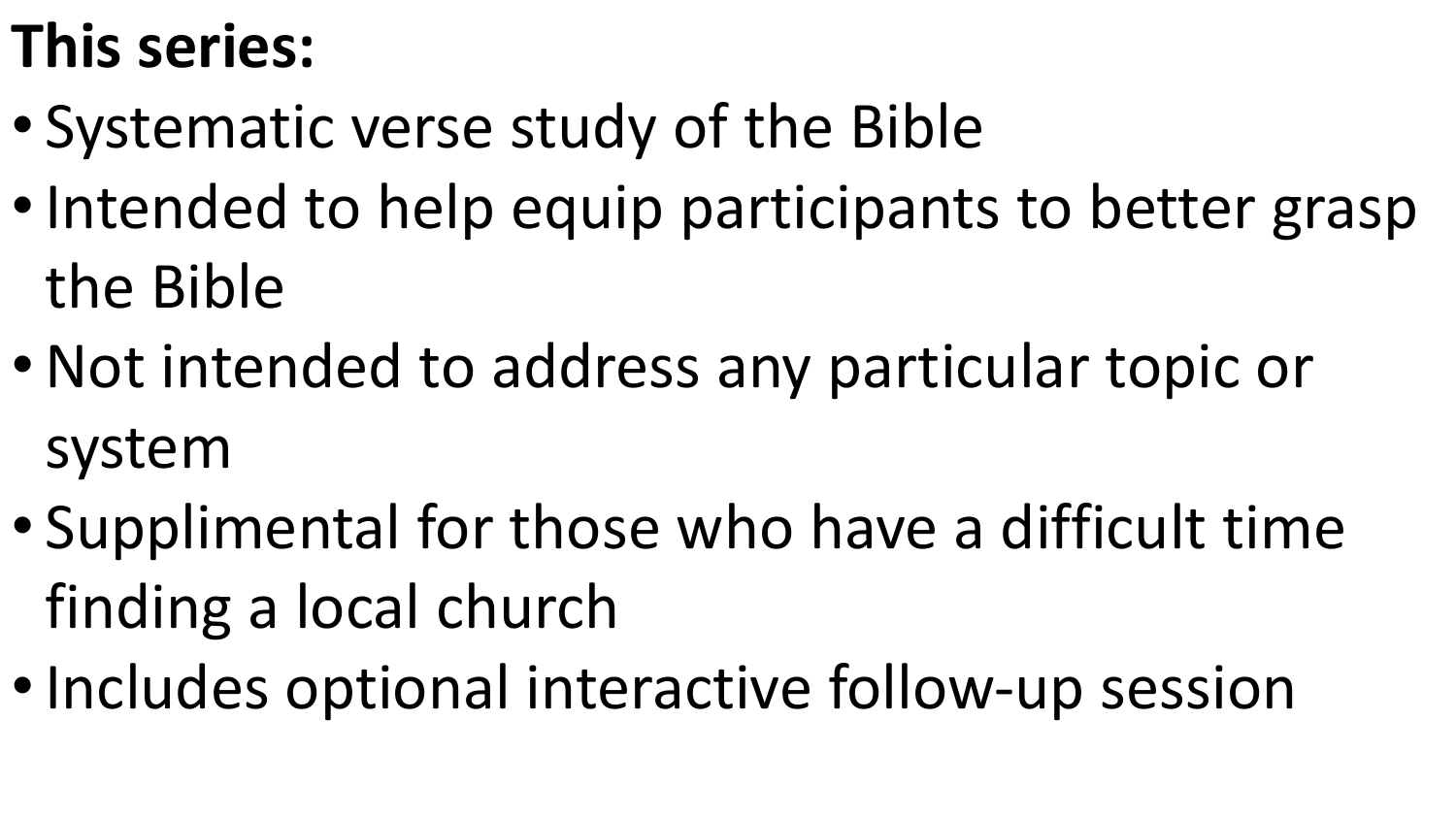# **FSI-001-B**

- Zoom Meeting on Wednesday, September 2, 2020 at 7pm
- Invitations will be emailed to financial supporters
- Zoom meeting will be pre-recorded and later uploaded to youtube
- Participants are asked to watch and comply with the Full Stature Announcement Video
	- Details in the description below
	- Guidelines posted on the FSI page of the website
	- [www.beyondthefundamentals.com](http://www.beyondthefundamentals.com/)
- Participants will be asked to make comments or ask questions with regard to material covered in this video and the follow-on assignment
- These slides are also posted on the web site on the FSI page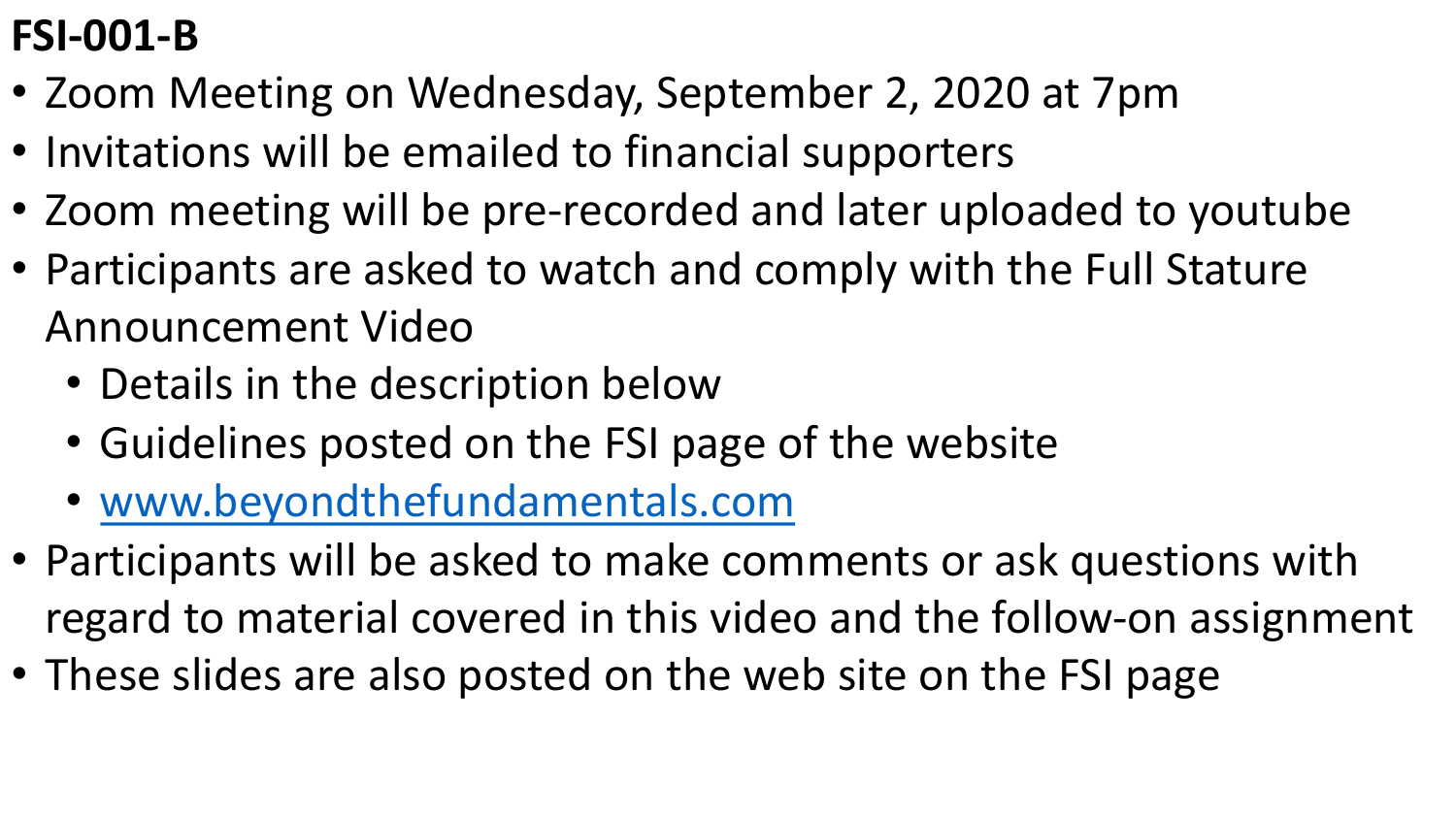If you would like to see more content like this and keep these sessions going, please consider financially supporting this endeavor via PayPal or Venmo. Details are in the description below.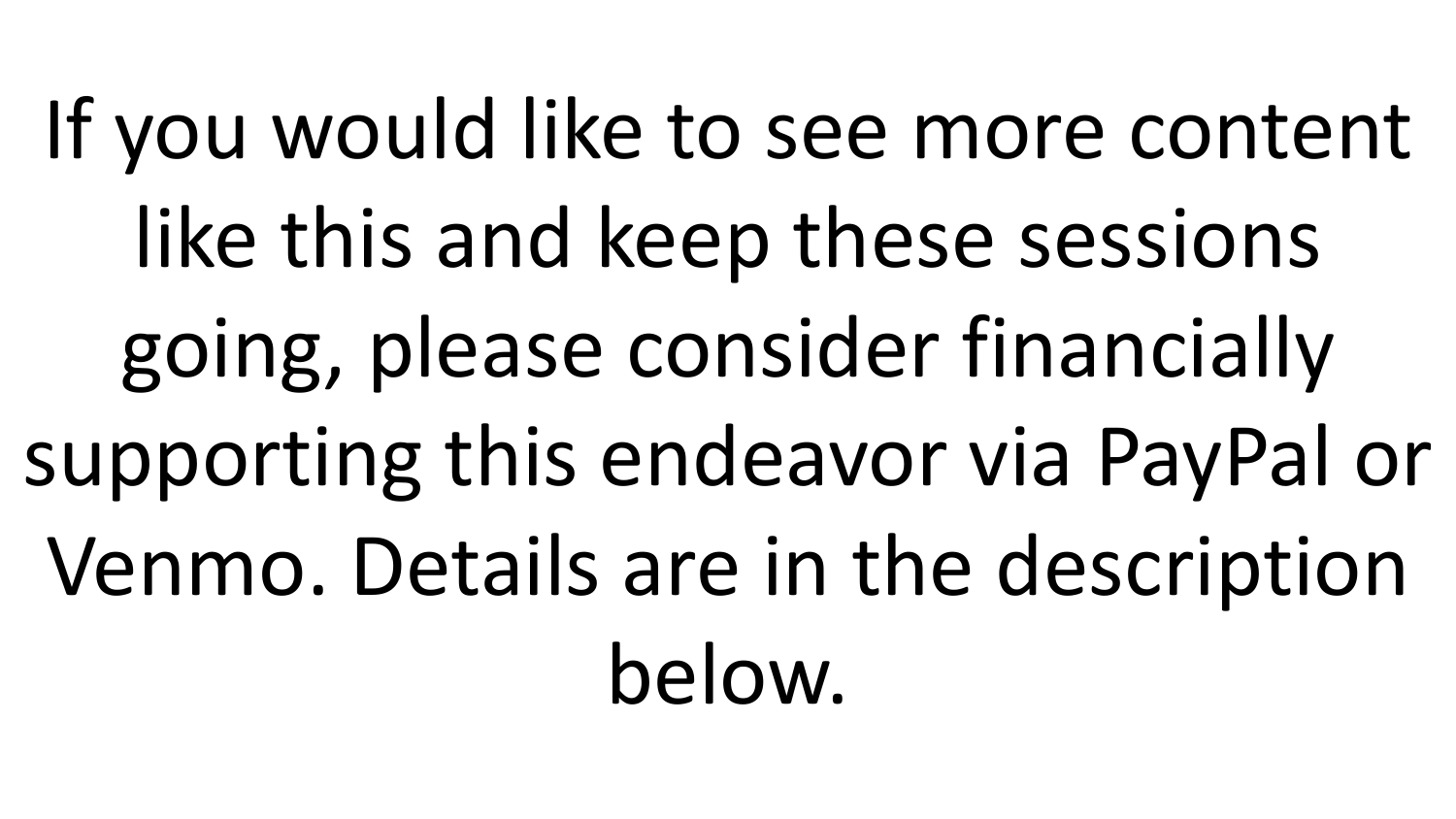# **THE ACTS OF THE APOSTLES**

**<sup>1</sup>** THE former treatise have I made, O Theophilus, of all that Jesus began both to do and teach,

**<sup>2</sup>** Until the day in which he was taken up, after that he through the Holy Ghost had given commandments unto the apostles whom he had chosen:

**<sup>3</sup>** To whom also he shewed himself alive after his passion by many infallible proofs, being seen of them forty days, and speaking of the things pertaining to the kingdom of God:

**<sup>4</sup>** And, being assembled together with *them*, commanded them that they should not depart from Jerusalem, but wait for the promise of the Father, which, *saith he*, ye have heard of me.

**<sup>5</sup>** For John truly baptized with water; but ye shall be baptized with the Holy Ghost not many days hence.

**<sup>6</sup>** When they therefore were come together, they asked of him, saying, Lord, wilt thou at this time restore again the kingdom to Israel?

**<sup>7</sup>** And he said unto them, It is not for you to know the times or the seasons, which the Father hath put in his own power.

**<sup>8</sup>** But ye shall receive power, after that the Holy Ghost is come upon you: and ye shall be witnesses unto me both in Jerusalem, and in all Judaea, and in Samaria, and unto the uttermost part of the earth.

**<sup>9</sup>** And when he had spoken these things, while they beheld, he was taken up; and a cloud received him out of their sight. **<sup>10</sup>** And while they looked stedfastly toward heaven as he went up, behold, two men stood by them in white apparel; **<sup>11</sup>** Which also said, Ye men of Galilee, why stand ye gazing up into heaven? this same Jesus, which is taken up from you into heaven, shall so come in like manner as ye have seen him go into heaven.

**<sup>12</sup>** Then returned they unto Jerusalem from the mount called Olivet, which is from Jerusalem a sabbath day's journey.

**<sup>13</sup>** And when they were come in, they went up into an upper room, where abode both Peter, and James, and John, and Andrew, Philip, and Thomas, Bartholomew, and Matthew, James *the son* of Alphaeus, and Simon Zelotes, and Judas *the brother* of James.

**<sup>14</sup>** These all continued with one accord in prayer and supplication, with the women, and Mary the mother of Jesus, and with his brethren.

**<sup>15</sup>** And in those days Peter stood up in the midst of the disciples, and said, (the number of names together were about an hundred and twenty,)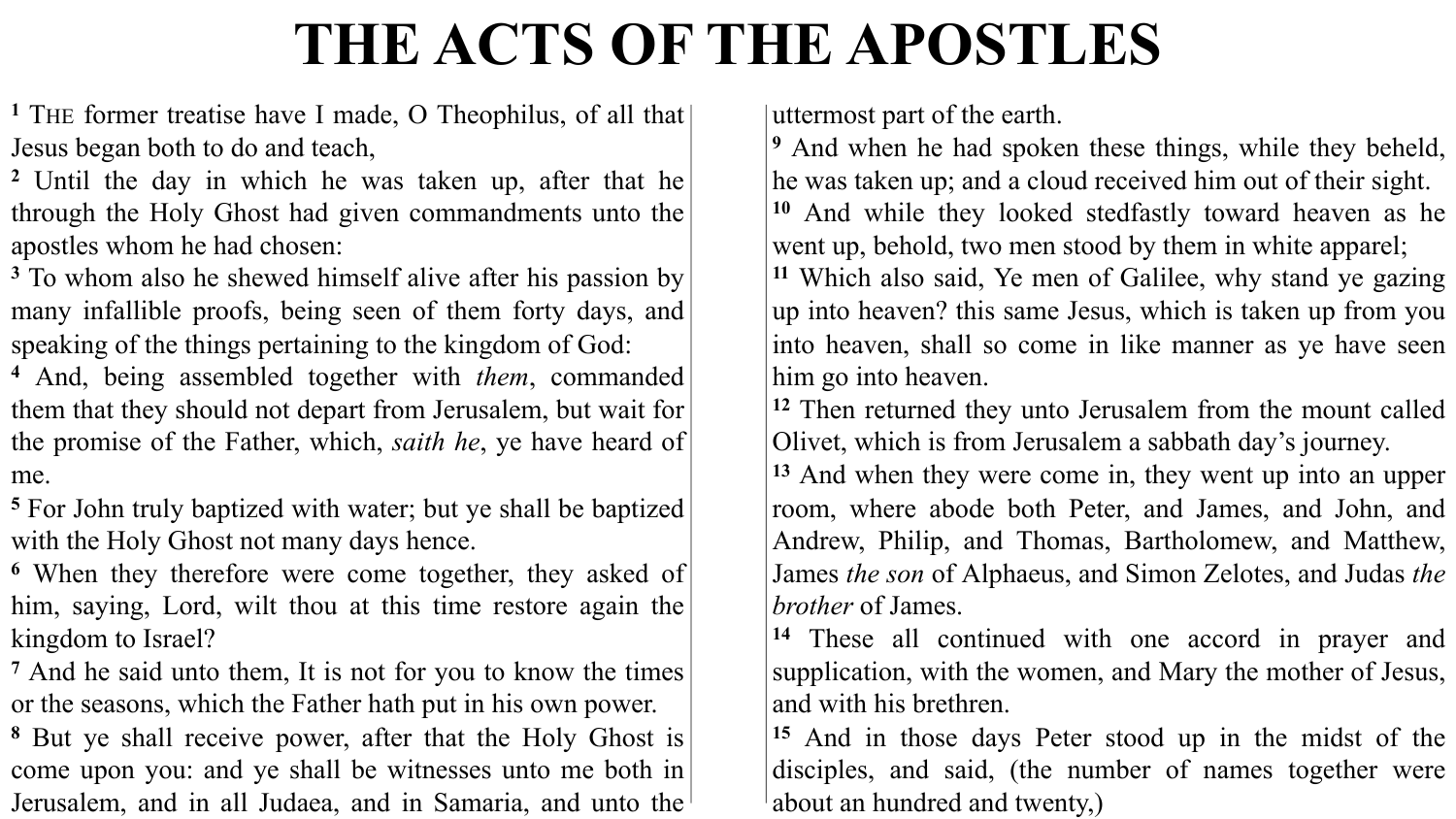# **Luke 1:1–4 (KJV)**

- **<sup>1</sup>** FORASMUCH as many have taken in hand to set forth in order a declaration of those things which are most surely believed among us,
- **<sup>2</sup>** Even as they delivered them unto us, which from the beginning were eyewitnesses, and ministers of the word;
- **<sup>3</sup>** It seemed good to me also, having had perfect understanding of all things from the very first, to write unto thee in order, most excellent Theophilus,
- **<sup>4</sup>** That thou mightest know the certainty of those things, wherein thou hast been instructed.

# **Acts 1:1–3 (KJV)**

- **<sup>1</sup>** THE former treatise have I made, O Theophilus, of all that Jesus began both to do and teach,
- **<sup>2</sup>** Until the day in which he was taken up, after that he through the Holy Ghost had given commandments unto the apostles whom he had chosen: **<sup>3</sup>** To whom also he shewed himself alive after his passion by many infallible proofs, being seen of them forty days, and speaking of the things pertaining to the kingdom of God: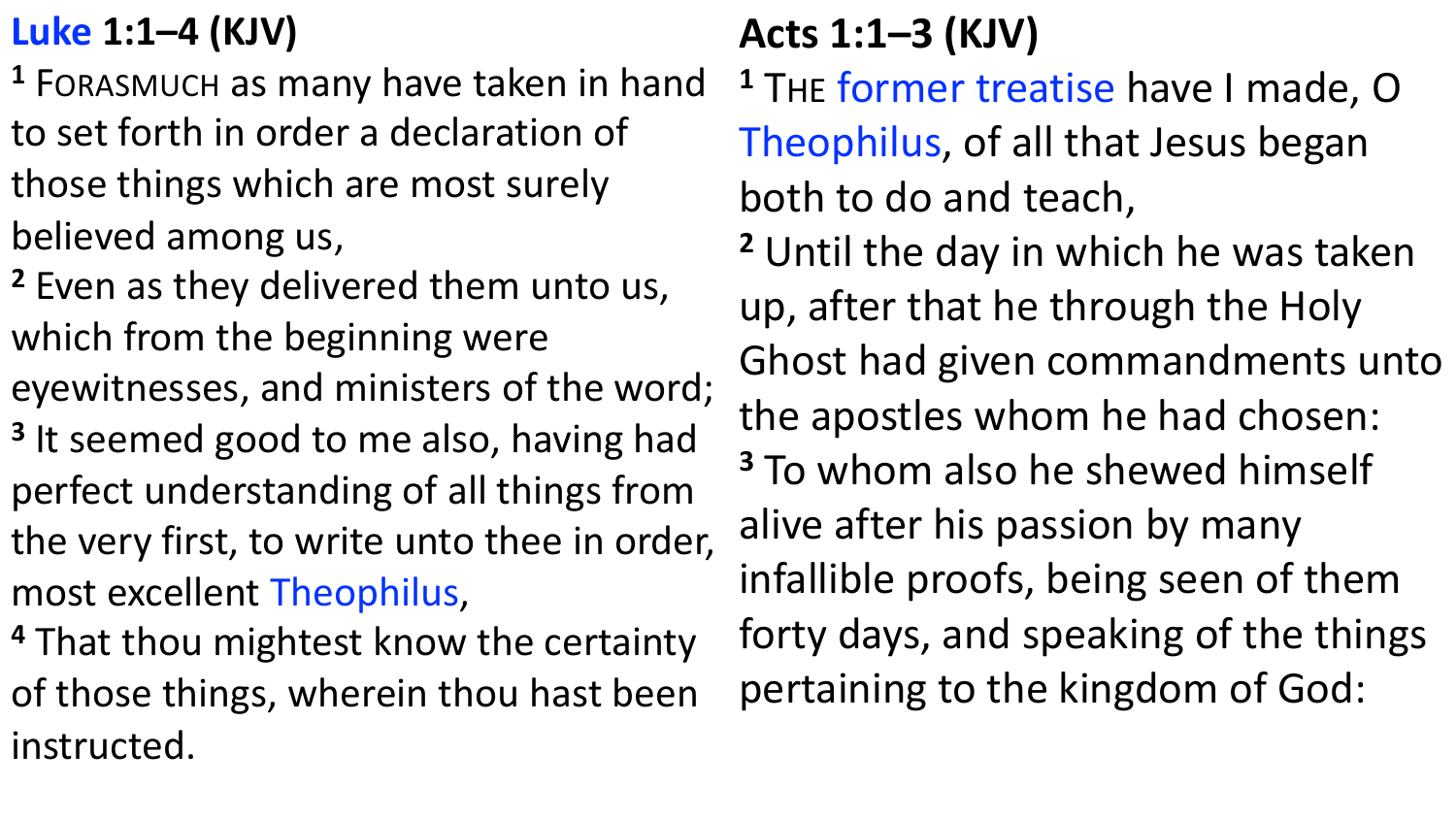# **Luke joins the retinue of Paul when the pronoun "we" starts to appear.**

#### **Acts 16:1–13 (KJV)**

**<sup>1</sup>** Then came he to Derbe and Lystra: and, behold, a certain disciple was there, named Timotheus, the son of a certain woman, which was a Jewess, and believed; but his father *was* a Greek:

**<sup>2</sup>** Which was well reported of by the brethren that were at Lystra and Iconium.

**<sup>3</sup>** Him would Paul have to go forth with him; and took and circumcised him because of the Jews which were in those that the Lord had called us for to preach the gospel unto quarters: for they knew all that his father was a Greek.

**<sup>4</sup>** And as they went through the cities, they delivered them the decrees for to keep, that were ordained of the apostles and elders which were at Jerusalem.

**<sup>5</sup>** And so were the churches established in the faith, and increased in number daily.

**<sup>6</sup>** Now when they had gone throughout Phrygia and the region of Galatia, and were forbidden of the Holy Ghost to preach the word in Asia,

**<sup>7</sup>** After they were come to Mysia, they assayed to go into Bithynia: but the Spirit suffered them not.

**<sup>8</sup>** And they passing by Mysia **came** down to Troas.

**<sup>9</sup>** And a vision appeared to Paul in the night; There stood a man of Macedonia, and prayed him, saying, Come over into Macedonia, and help us.

**<sup>10</sup>** And after he had seen the vision, immediately we endeavoured to go into Macedonia, assuredly gathering them.

**<sup>11</sup>** Therefore loosing from Troas, we came with a straight course to Samothracia, and the next *day* to Neapolis;

**<sup>12</sup>** And from thence to Philippi, which is the chief city of that part of Macedonia, *and* a colony: and we were in that city abiding certain days.

**<sup>13</sup>** And on the sabbath we went out of the city by a river side, where prayer was wont to be made; and we sat down, and spake unto the women which resorted *thither*.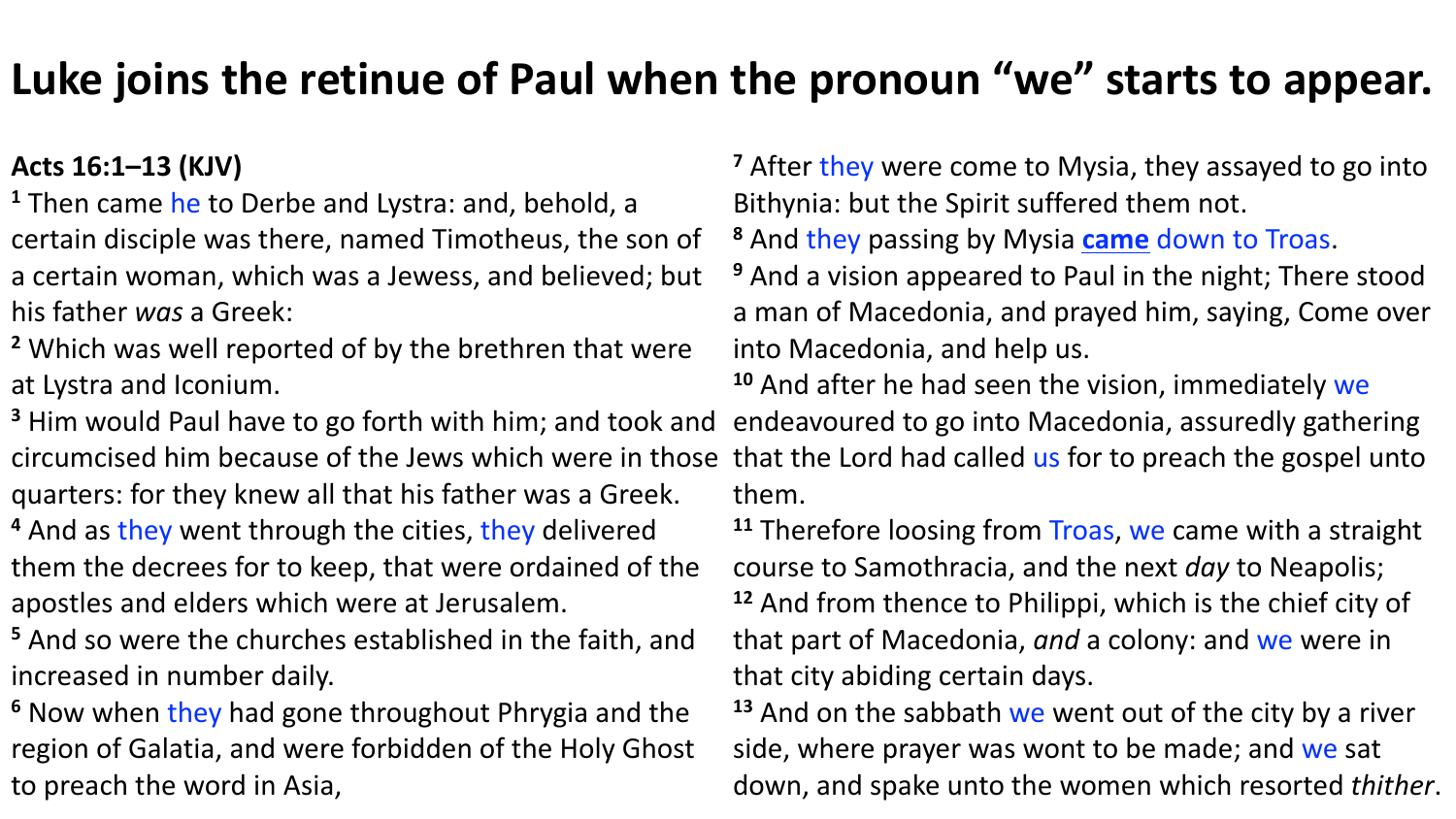#### **Hints about Luke's whereabouts, function and methodology.**

#### **Colossians 4:14 (KJV)**

**<sup>14</sup>** Luke, the beloved physician, and Demas, greet you.

Written from Rome to the Colossians by <sup>b</sup>Tychicus and Onesimus.

#### **Luke 2:19 (KJV)**

**<sup>19</sup>** But Mary kept all these things, and pondered *them* in her heart.

#### **2 Timothy 4:10–21 (KJV)**

**<sup>10</sup>** For Demas hath forsaken me, having loved this present world, and is departed unto Thessalonica; Crescens to Galatia, Titus unto Dalmatia.

**<sup>11</sup>** Only Luke is with me. Take Mark, and bring him with thee: for he is profitable to me for the ministry.

**<sup>12</sup>** And Tychicus have I sent to Ephesus.

**<sup>13</sup>** The cloke that I left at Troas with Carpus, when thou comest, bring *with thee*, and the books, *but* especially the parchments.

**<sup>14</sup>** Alexander the coppersmith did me much evil: the Lord reward him according to his works:

**<sup>15</sup>** Of whom be thou ware also; for he hath greatly withstood our words.

**<sup>16</sup>** At my first answer no man stood with me, but all *men* forsook me: *I pray God* that it may not be laid to their

#### charge.

**<sup>17</sup>** Notwithstanding the Lord stood with me, and strengthened me; that by me the preaching might be fully known, and *that* all the Gentiles might hear: and I was delivered out of the mouth of the lion.

**<sup>18</sup>** And the Lord shall deliver me from every evil work, and will preserve *me* unto his heavenly kingdom: to whom *be* glory for ever and ever. Amen.

**<sup>19</sup>** Salute Prisca and Aquila, and the household of

Onesiphorus.

**<sup>20</sup>** Erastus abode at Corinth: but Trophimus have I left at Miletum sick.

**<sup>21</sup>** Do thy diligence to come before winter. Eubulus greeteth thee, and Pudens, and Linus, and Claudia, and all the brethren.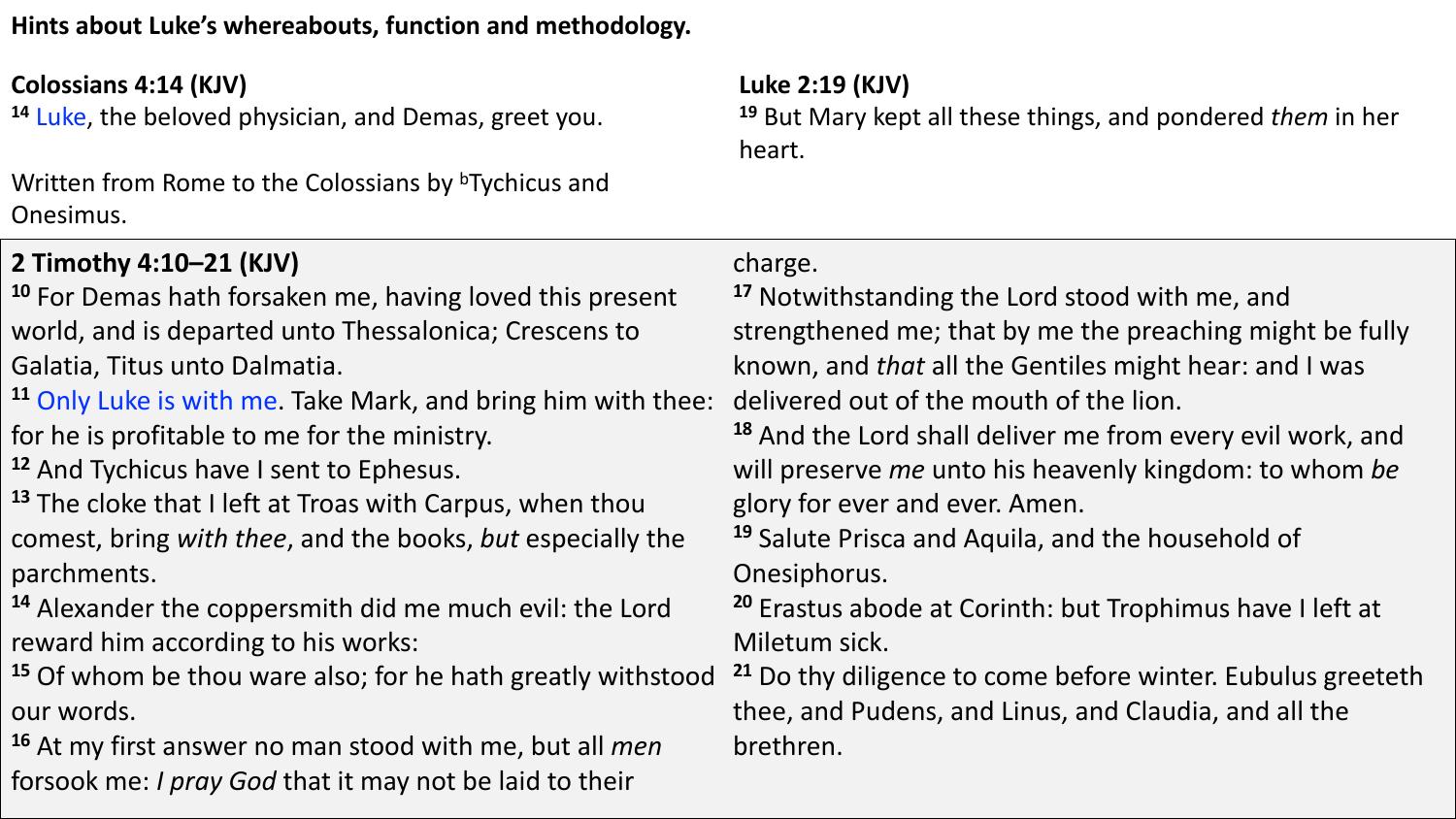# **ACTS** T H E B I G P I C T U R E **Acts 1:8 (KJV)**



**SAMARIA SYRIA ASIA MINOR EUROPE ROME** 36 40 44 48 49 50 52 54

**JERUSALEM JUDAEA/**<br>SAMARIA

**PRIMARY SPEAKER**

1&2 Thessalonians<br>Galatians 1&2 Thessalonians Galatians

1&2 Corinthians Romans<br>1&2 Corinthians

55 57

Luke ?

Philemon

8 But ye shall receive power,

Ephesus, Colossians, Philippians, 652 Timothy

70Fall of Jerusalem

Fall of Jerusalem

66Death of Paul?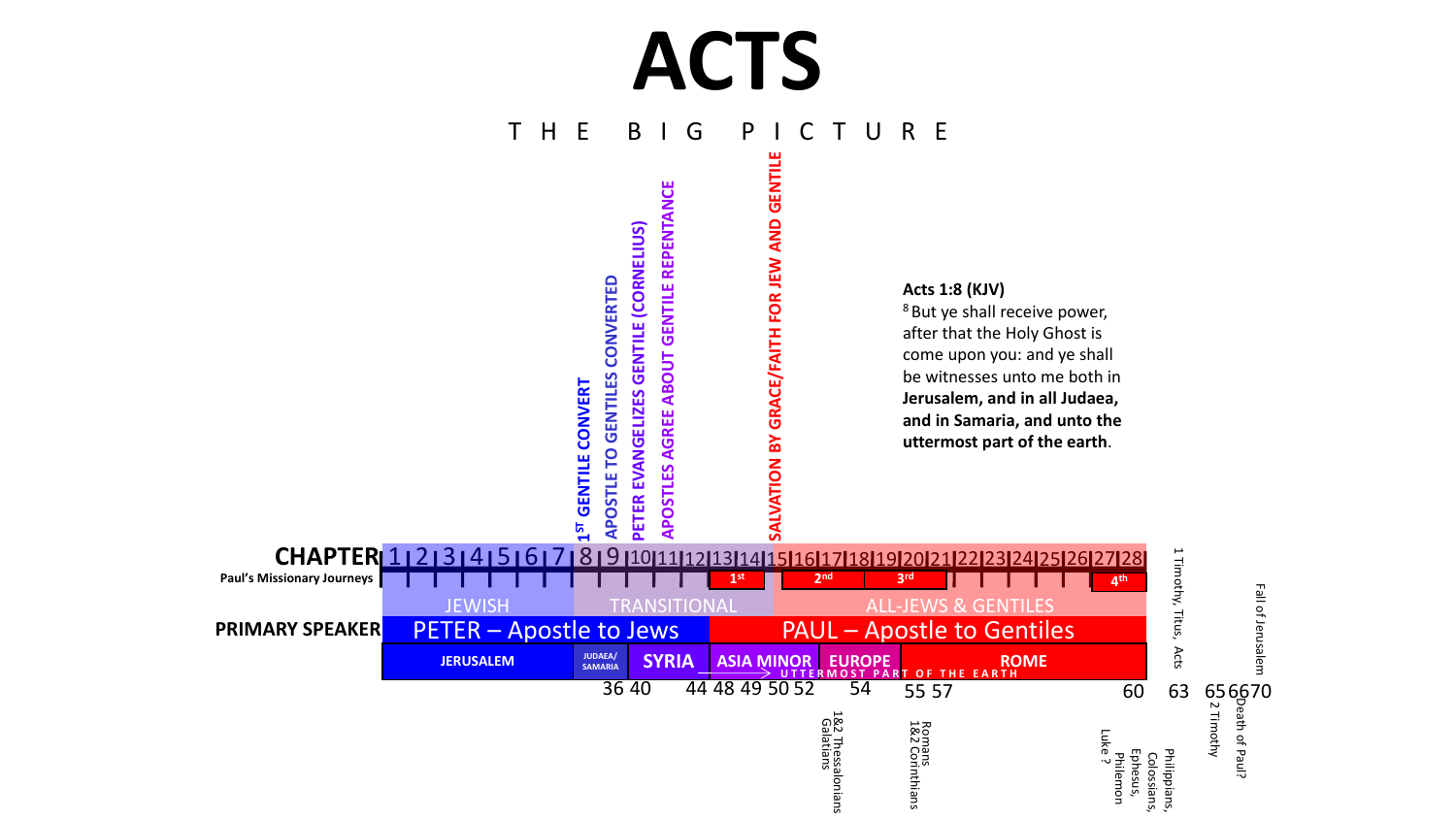# **THE ACTS OF THE APOSTLES** *NOT*

# **THE** *sinless, perfect, flawless* **ACTS OF THE APOSTLES**

It would help a lot of Christians understand the book of Acts better if they saw the title as something like, *The Actions and Deeds of the Apostles, including their successes, failures, flaws and mistakes*. The Bible is true in that it gives us an accurate rendering. This should not be confused with the idea that every (or any particular) character's actions are also inspired. The characters in scripture are dynamic and undergo learning. Their actions and words need to be perceived in this light rather than as something to directly employ as dogma.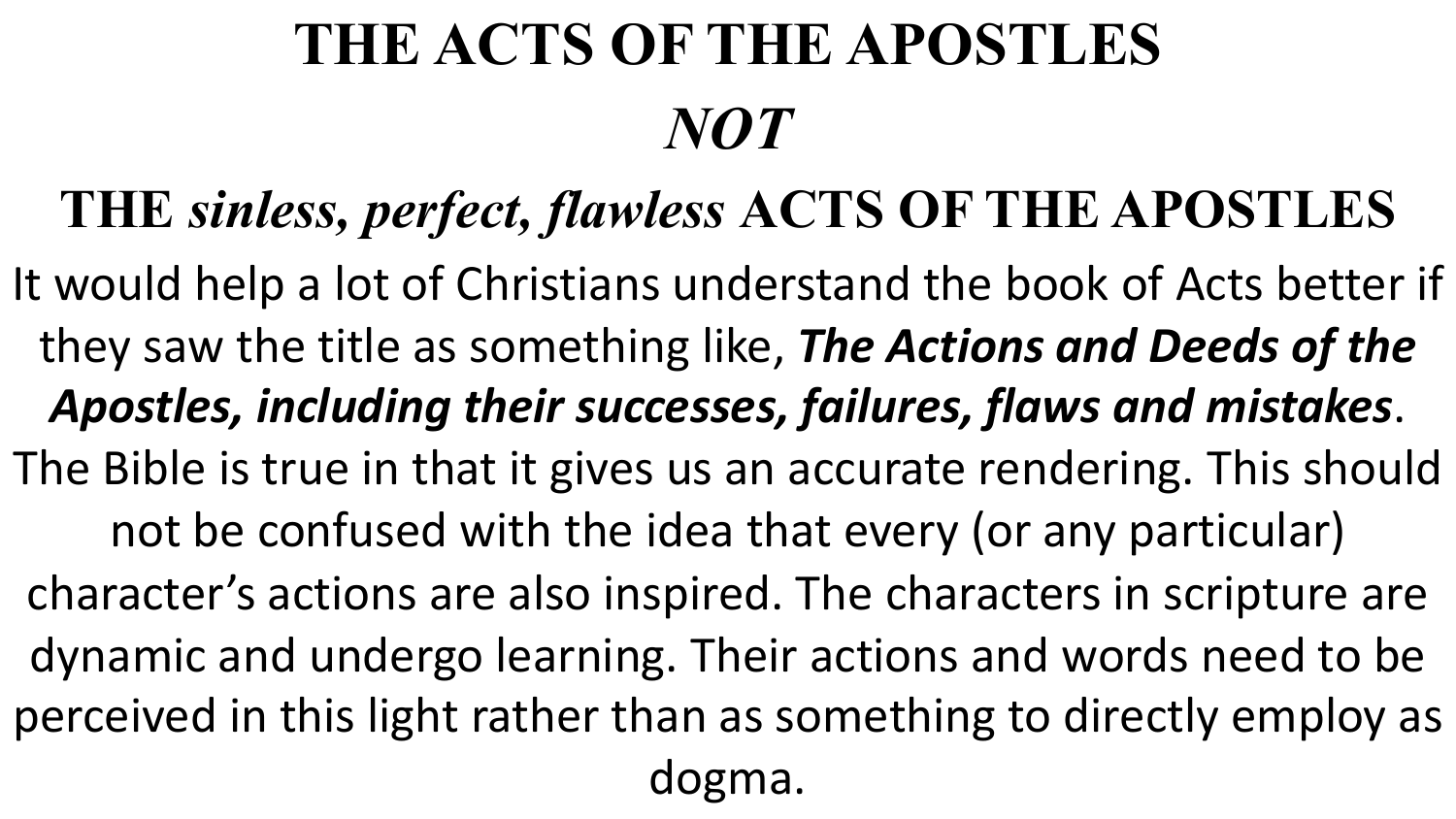| <b>Book of Acts</b><br><b>Actions Involving Converts</b><br>www.beyondthefundamentals.com<br>This chart does not include what the heateres were<br>loid, but only the actions the text says they actually<br>performed.)<br><b>IActions</b><br>Passage → | 2:38-41 | 4:04 | $\overline{\omega}$ | 6:07 | 8:12 | 8<br>8:37 | $rac{8}{5}$ | 9:35<br>9:42 | $\overline{a}$<br>$=$<br>$\overline{ }$<br>10:44 | 11:2 | 13:12                       | 3:48 | $-401$ | 15:7 | 15:19 | 6:14 | 16:33 | 17:04 | $\overline{\mathbf{r}}$<br>1771 | 7:34 | 18:04 | 18:08 | 18:26 | 18:28 | $19:5-6$ | $19:8-1$ | ġ<br>19:17 | 28:23 |
|----------------------------------------------------------------------------------------------------------------------------------------------------------------------------------------------------------------------------------------------------------|---------|------|---------------------|------|------|-----------|-------------|--------------|--------------------------------------------------|------|-----------------------------|------|--------|------|-------|------|-------|-------|---------------------------------|------|-------|-------|-------|-------|----------|----------|------------|-------|
| <b>Believe</b>                                                                                                                                                                                                                                           |         |      |                     |      |      |           |             |              |                                                  |      |                             |      |        |      |       |      |       |       |                                 |      |       |       |       |       |          |          |            |       |
| <b>Already Believed</b><br>The text is not always clear whother these are first time converts, or whether they are believers hearing "the way of God more perfectly."                                                                                    |         |      |                     |      |      |           |             |              |                                                  |      |                             |      |        |      |       |      |       |       |                                 |      |       |       |       |       |          |          |            |       |
| Confessed                                                                                                                                                                                                                                                |         |      |                     |      |      |           |             |              |                                                  |      |                             |      |        |      |       |      |       |       |                                 |      |       |       |       |       |          |          |            |       |
| <b>Received Word</b>                                                                                                                                                                                                                                     |         |      |                     |      |      |           |             |              |                                                  |      |                             |      |        |      |       |      |       |       |                                 |      |       |       |       |       |          |          |            |       |
| <b>Baptism</b>                                                                                                                                                                                                                                           |         |      |                     |      |      |           |             |              |                                                  |      |                             |      |        |      |       |      |       |       |                                 |      |       |       |       |       |          |          |            |       |
| <b>Holy Ghost/Spirit</b>                                                                                                                                                                                                                                 |         |      |                     |      |      |           |             |              |                                                  |      |                             |      |        |      |       |      |       |       |                                 |      |       |       |       |       |          |          |            |       |
| <b>Tongues (evangelist)</b>                                                                                                                                                                                                                              |         |      |                     |      |      |           |             |              |                                                  |      |                             |      |        |      |       |      |       |       |                                 |      |       |       |       |       |          |          |            |       |
| <b>Tongues (converts)</b>                                                                                                                                                                                                                                |         |      |                     |      |      |           |             |              |                                                  |      |                             |      |        |      |       |      |       |       |                                 |      |       |       |       |       |          |          |            |       |
| <b>Laying Hands</b>                                                                                                                                                                                                                                      |         |      |                     |      |      |           |             |              |                                                  |      |                             |      |        |      |       |      |       |       |                                 |      |       |       |       |       |          |          |            |       |
| Added To the Lord                                                                                                                                                                                                                                        |         |      |                     |      |      |           |             |              |                                                  |      |                             |      |        |      |       |      |       |       |                                 |      |       |       |       |       |          |          |            |       |
| Obedient to the Faith                                                                                                                                                                                                                                    |         |      |                     |      |      |           |             |              |                                                  |      |                             |      |        |      |       |      |       |       |                                 |      |       |       |       |       |          |          |            |       |
| Turned to the Lord (God)                                                                                                                                                                                                                                 |         |      |                     |      |      |           |             |              |                                                  |      |                             |      |        |      |       |      |       |       |                                 |      |       |       |       |       |          |          |            |       |
| <b>Opened Heart</b>                                                                                                                                                                                                                                      |         |      |                     |      |      |           |             |              |                                                  |      |                             |      |        |      |       |      |       |       |                                 |      |       |       |       |       |          |          |            |       |
| Persuaded                                                                                                                                                                                                                                                |         |      |                     |      |      |           |             |              |                                                  |      |                             |      |        |      |       |      |       |       |                                 |      |       |       |       |       |          |          |            |       |
| Convinced                                                                                                                                                                                                                                                |         |      |                     |      |      |           |             |              |                                                  |      |                             |      |        |      |       |      |       |       |                                 |      |       |       |       |       |          |          |            |       |
| <b>Expound way more perfectly</b>                                                                                                                                                                                                                        |         |      |                     |      |      |           |             |              |                                                  |      |                             |      |        |      |       |      |       |       |                                 |      |       |       |       |       |          |          |            |       |
| <b>Implied</b>                                                                                                                                                                                                                                           |         |      |                     |      |      |           |             |              |                                                  |      |                             |      |        |      |       |      |       |       |                                 |      |       |       |       |       |          |          |            |       |
|                                                                                                                                                                                                                                                          |         |      |                     |      |      |           |             |              |                                                  |      | <b>Convert Demographics</b> |      |        |      |       |      |       |       |                                 |      |       |       |       |       |          |          |            |       |
| Jews                                                                                                                                                                                                                                                     |         |      |                     |      |      |           |             |              |                                                  |      |                             |      |        |      |       |      |       |       |                                 |      |       |       |       |       |          |          |            |       |
| Samaritans                                                                                                                                                                                                                                               |         |      |                     |      |      |           |             |              |                                                  |      |                             |      |        |      |       |      |       |       |                                 |      |       |       |       |       |          |          |            |       |
| <b>Gentiles</b>                                                                                                                                                                                                                                          |         |      |                     |      |      |           |             |              |                                                  |      |                             |      |        |      |       |      |       |       |                                 |      |       |       |       |       |          |          |            |       |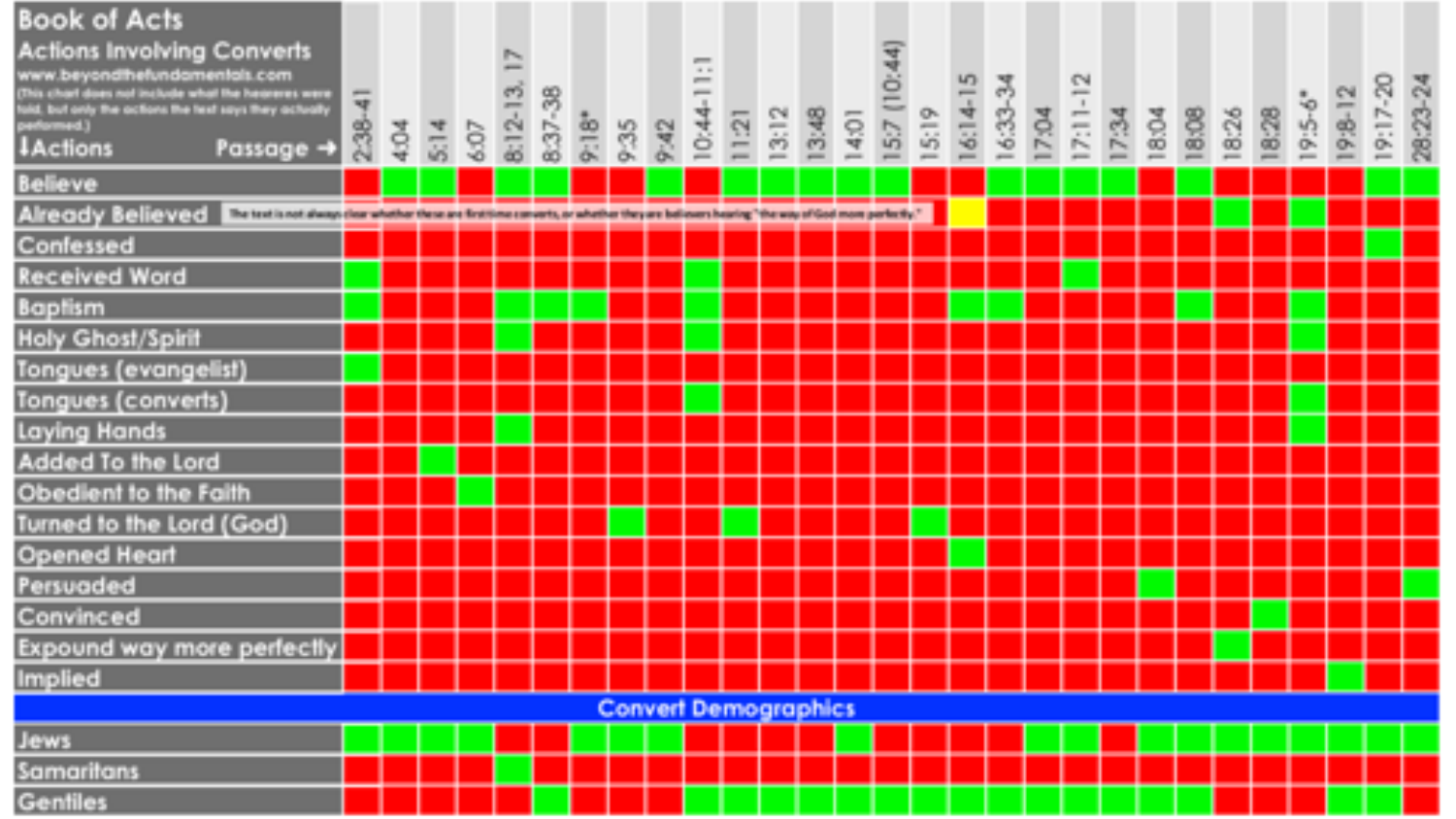#### **Acts 15:1–2 (KJV)**

**<sup>1</sup>** And certain men which came down from Judaea taught the brethren, *and said*, Except ye be circumcised after the manner of Moses, ye cannot be saved.

**<sup>2</sup>** When therefore Paul and Barnabas had no small dissension and disputation with them, they determined that Paul and Barnabas, and certain other of them, should go up to Jerusalem unto the apostles and elders about this question.

#### **Acts 15:7–11 (KJV)**

**<sup>7</sup>** And when there had been much disputing, Peter rose up, and said unto them, Men *and* brethren, ye know how that a good while ago God made choice among us, that the Gentiles by my mouth should hear the word of the gospel, and believe.

**<sup>8</sup>** And God, which knoweth the hearts, bare them witness, giving them the Holy Ghost, even as *he did* unto us;

**<sup>9</sup>** And put no difference between us and them, purifying their hearts by faith.

**<sup>10</sup>** Now therefore why tempt ye God, to put a yoke upon the neck of the disciples, which neither our fathers nor we were able to bear?

**<sup>11</sup>** But we believe that through the grace of the Lord Jesus Christ we shall be saved, even as they.

#### **Acts 15:13 (KJV)**

**<sup>13</sup>** And after they had held their peace, James answered, saying, Men *and* brethren, hearken unto me:

#### **Acts 15:19–20 (KJV)**

**<sup>19</sup>** Wherefore my sentence is, that we trouble not them, which from among the Gentiles are turned to God:

**<sup>20</sup>** But that we write unto them, that they abstain from pollutions of idols, and *from* fornication, and *from* things strangled, and *from* blood.

#### **Acts 15:23–24 (KJV)**

**<sup>23</sup>** And they wrote *letters* by them after this manner; The apostles and elders and brethren *send* greeting unto the brethren which are of the Gentiles in Antioch and Syria and Cilicia:

**<sup>24</sup>** Forasmuch as we have heard, that certain which went out from us have troubled you with words, subverting your souls, saying, *Ye must* be circumcised, and keep the law: to whom we gave no *such* commandment: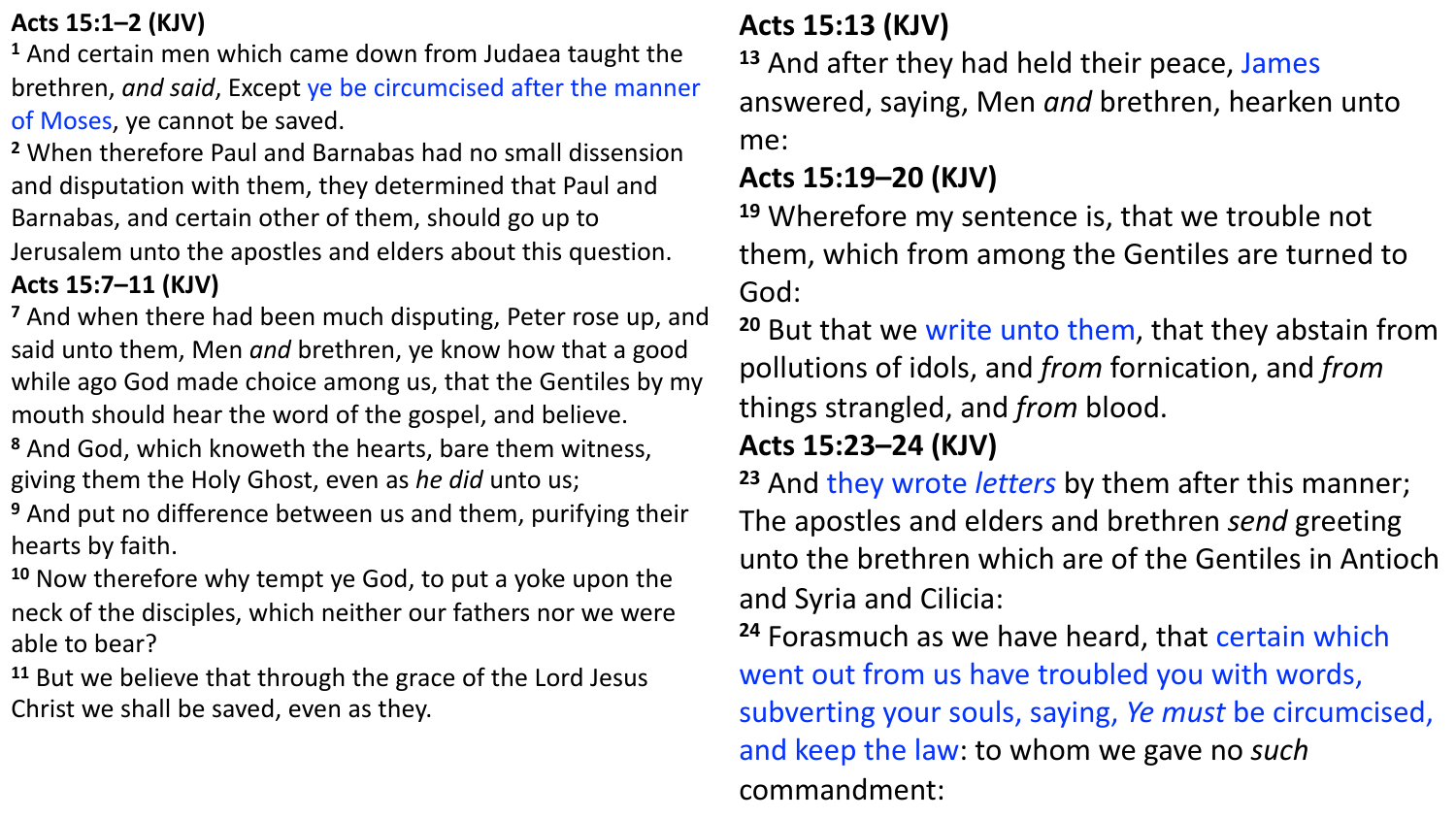# **INSIGHT-GENERATING LENSES**

Read Acts as if the audience, Theophilus, was among those lead astray, thinking that Gentiles had to be circumcised and keep the law of Moses in order to be saved. Gentiles had been proselyting to Judaism for ages, and many of the new believers (who were all Jewish) just added Jesus as Messiah to the old conversion process. So when Luke emphasizes "belief" over any other verb, the reader should note that the is re-inforcing for the reader that circumcision or keeping the law was not required for Gentiles. This is spelled out in Acts 15, and it is addressed again in Acts 21.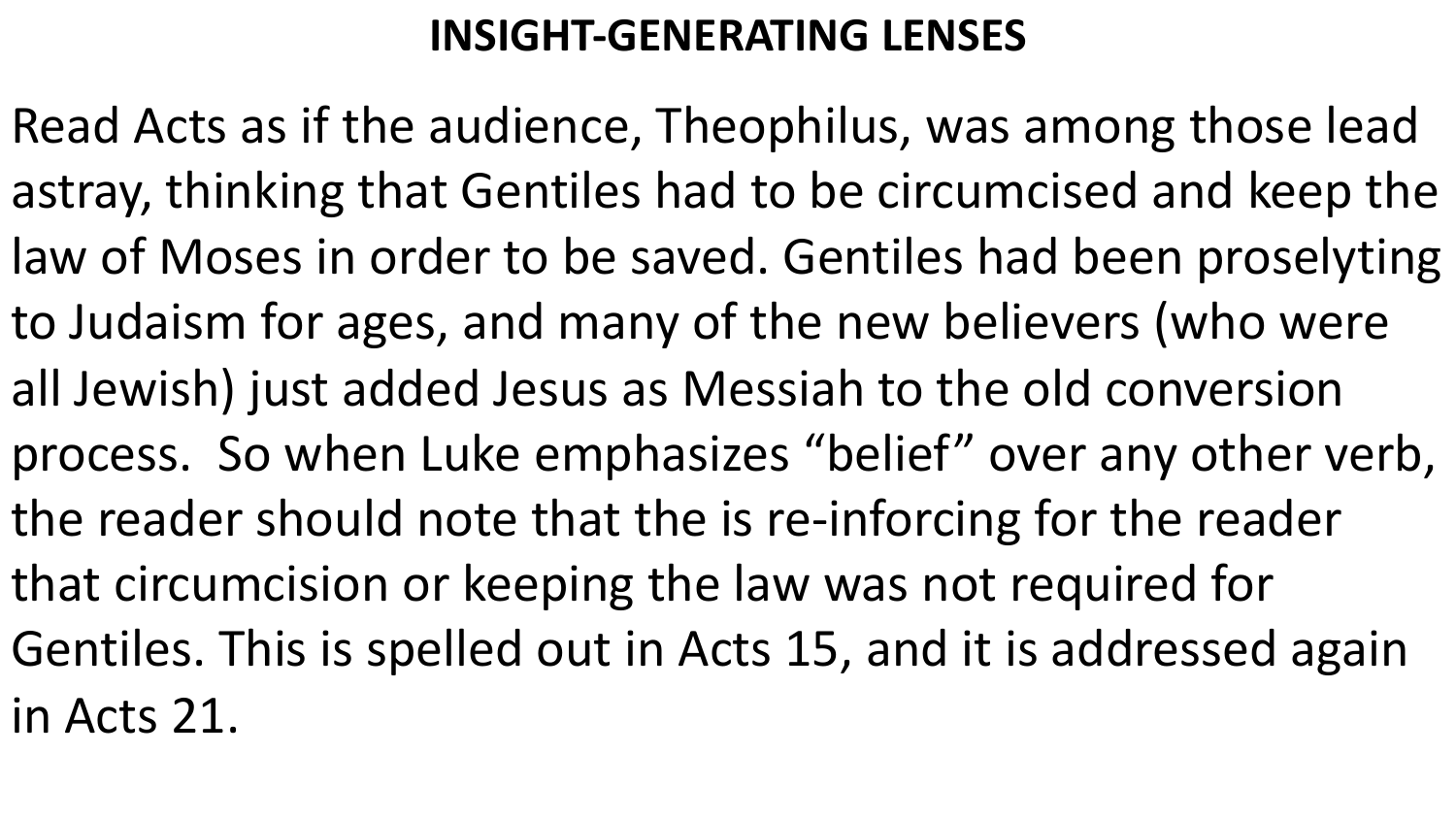# **INSIGHT-GENERATING LENSES**

Read Acts as if the content is a self contained story that has no doctrinal or applicable impact on the modern reader at all. Read it in a detached manner just as one would read a novel or a news paper. Once the content is thoroughly grasped and understood in this manner, the reader can then move forward with how it might apply today.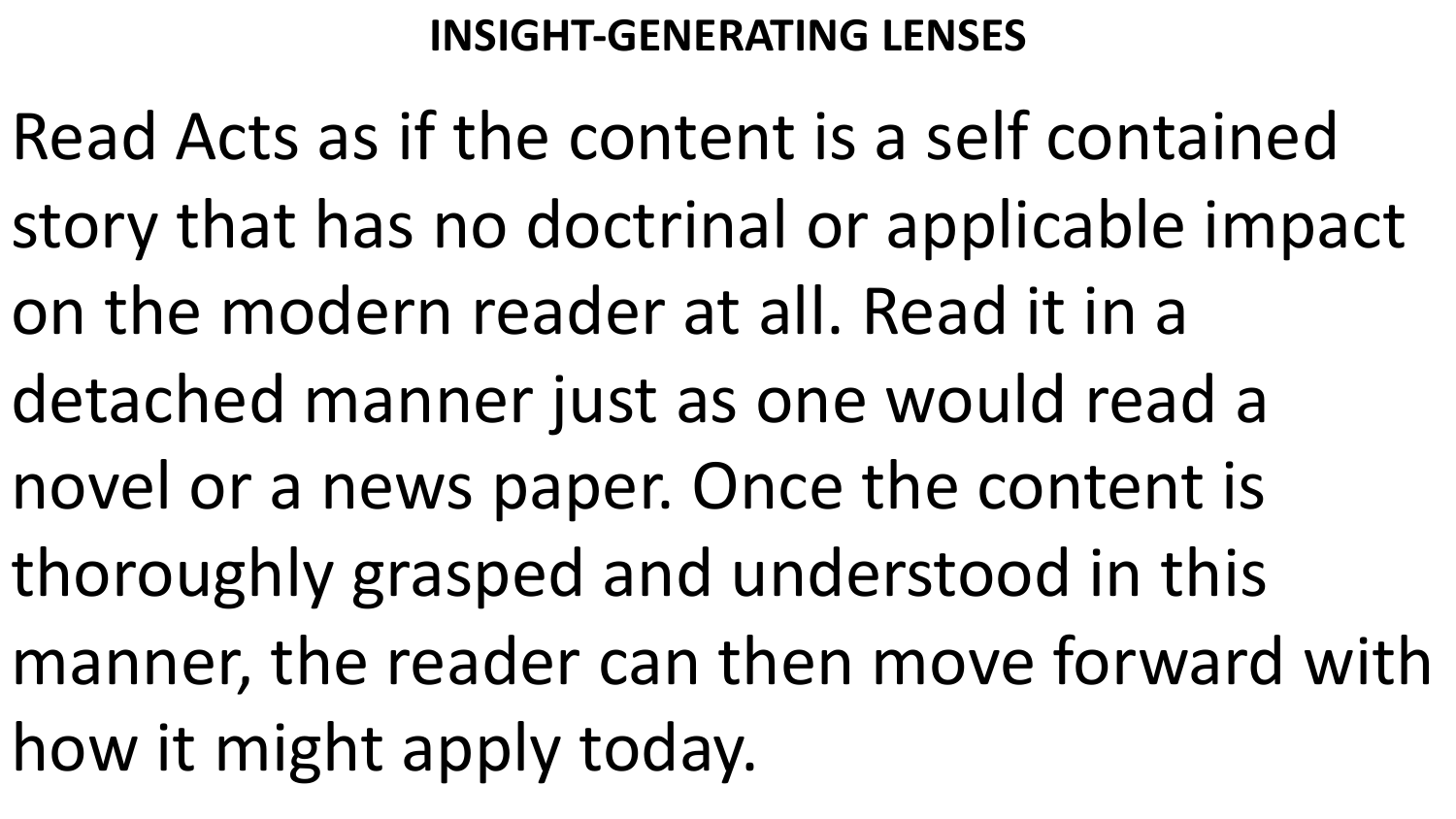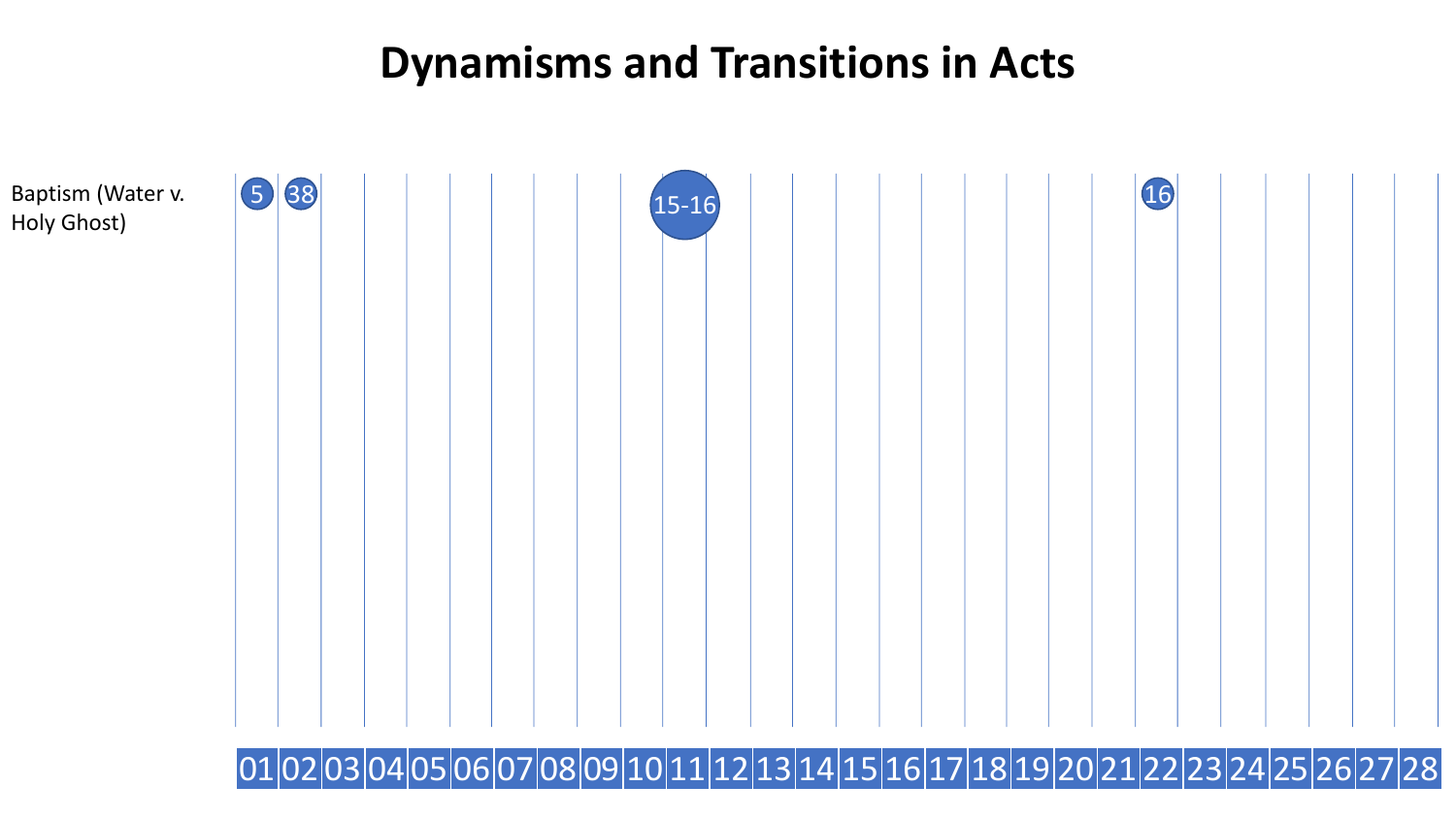

#### 01 02 03 04 05 06 07 08 09 10 11 12 13 14 15 16 17 18 19 20 21 22 23 24 25 26 27 28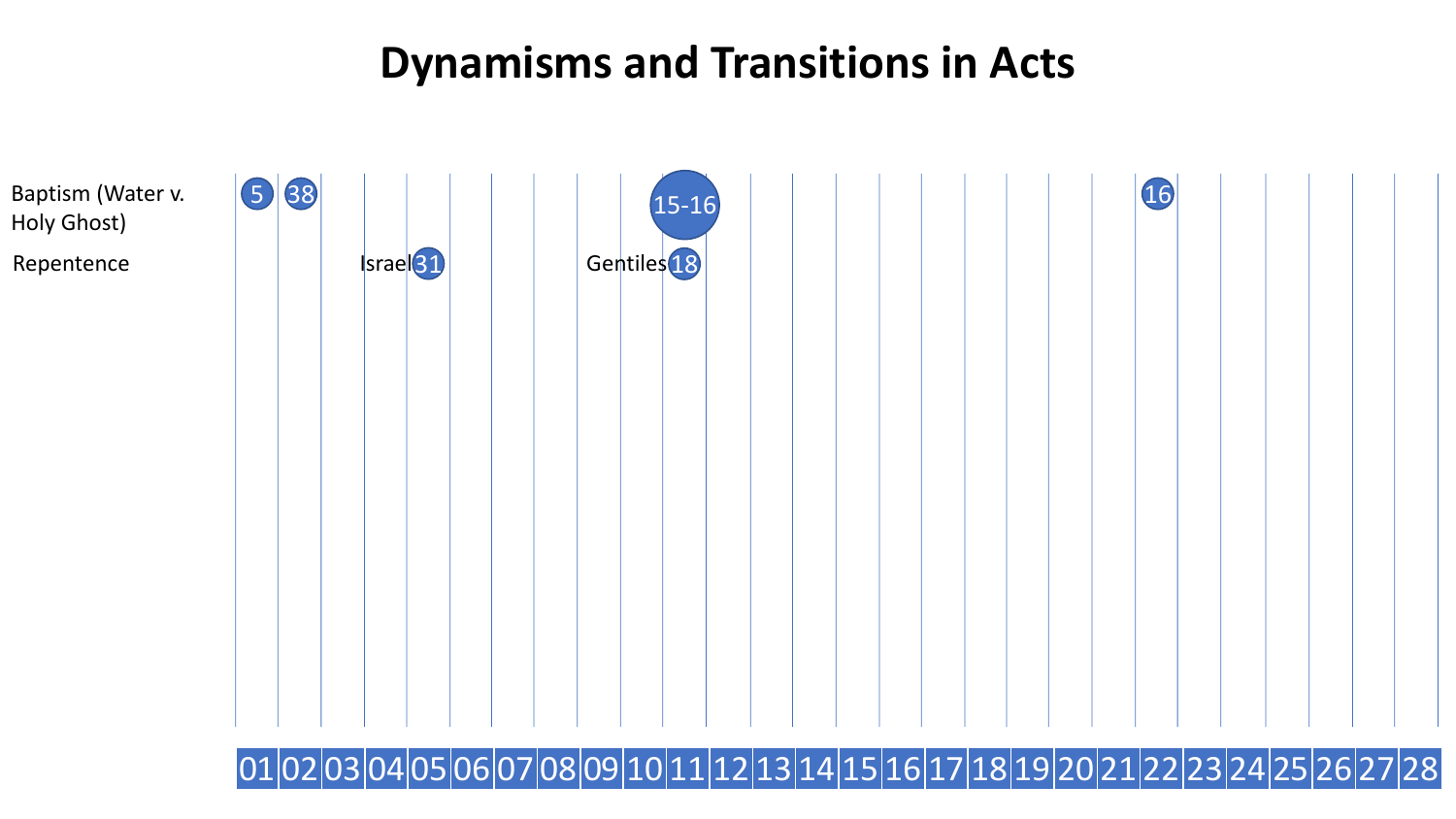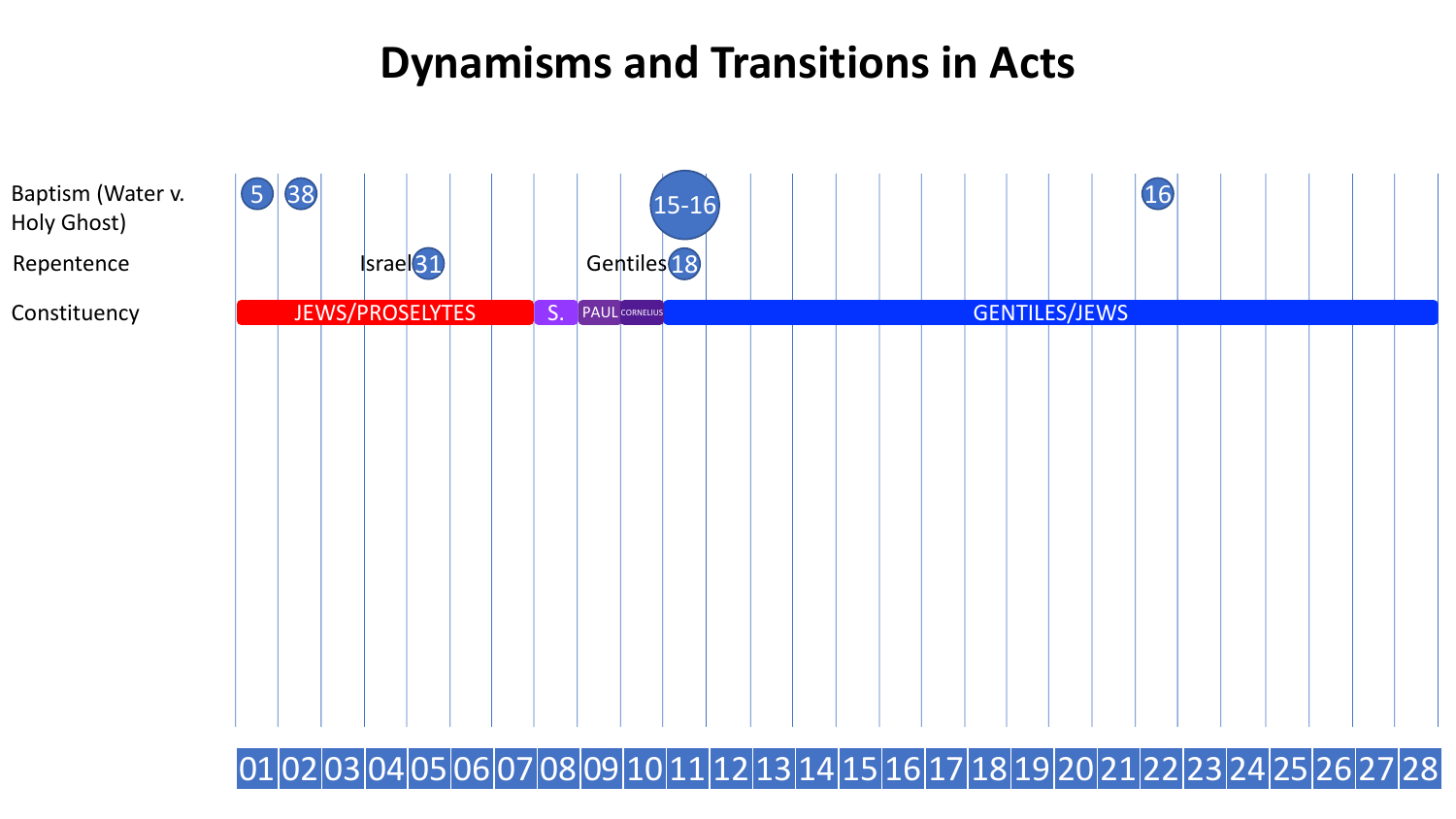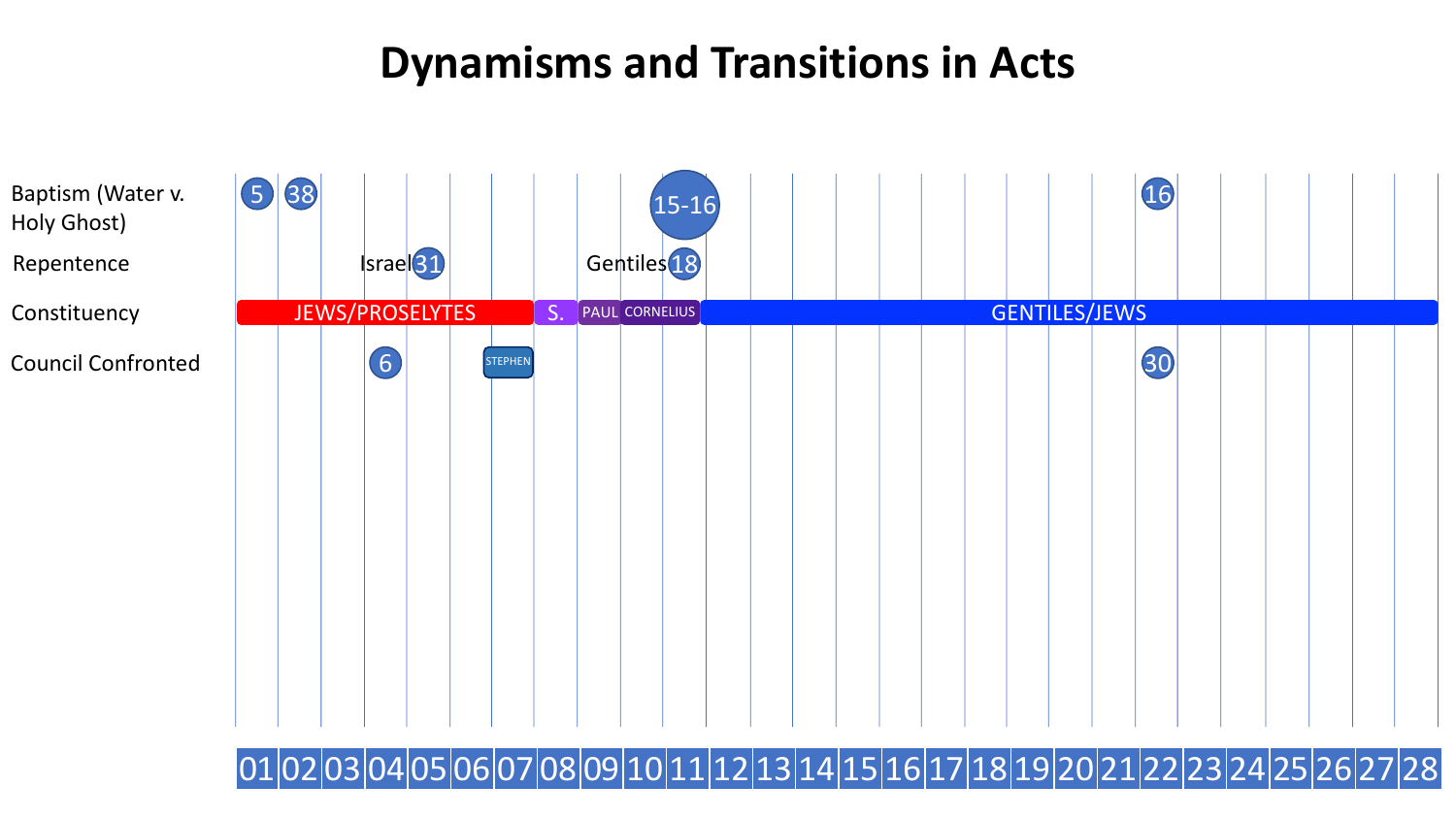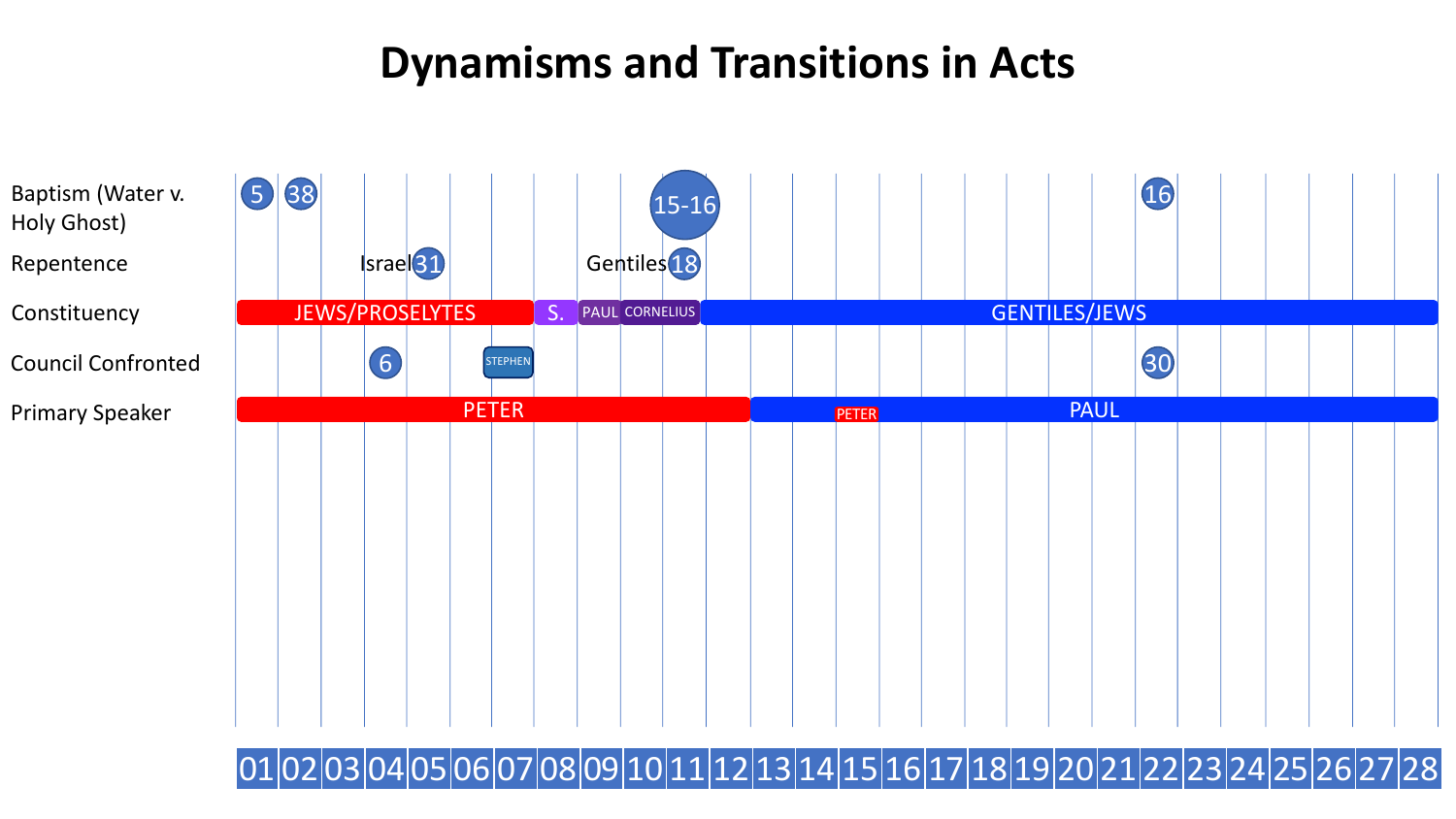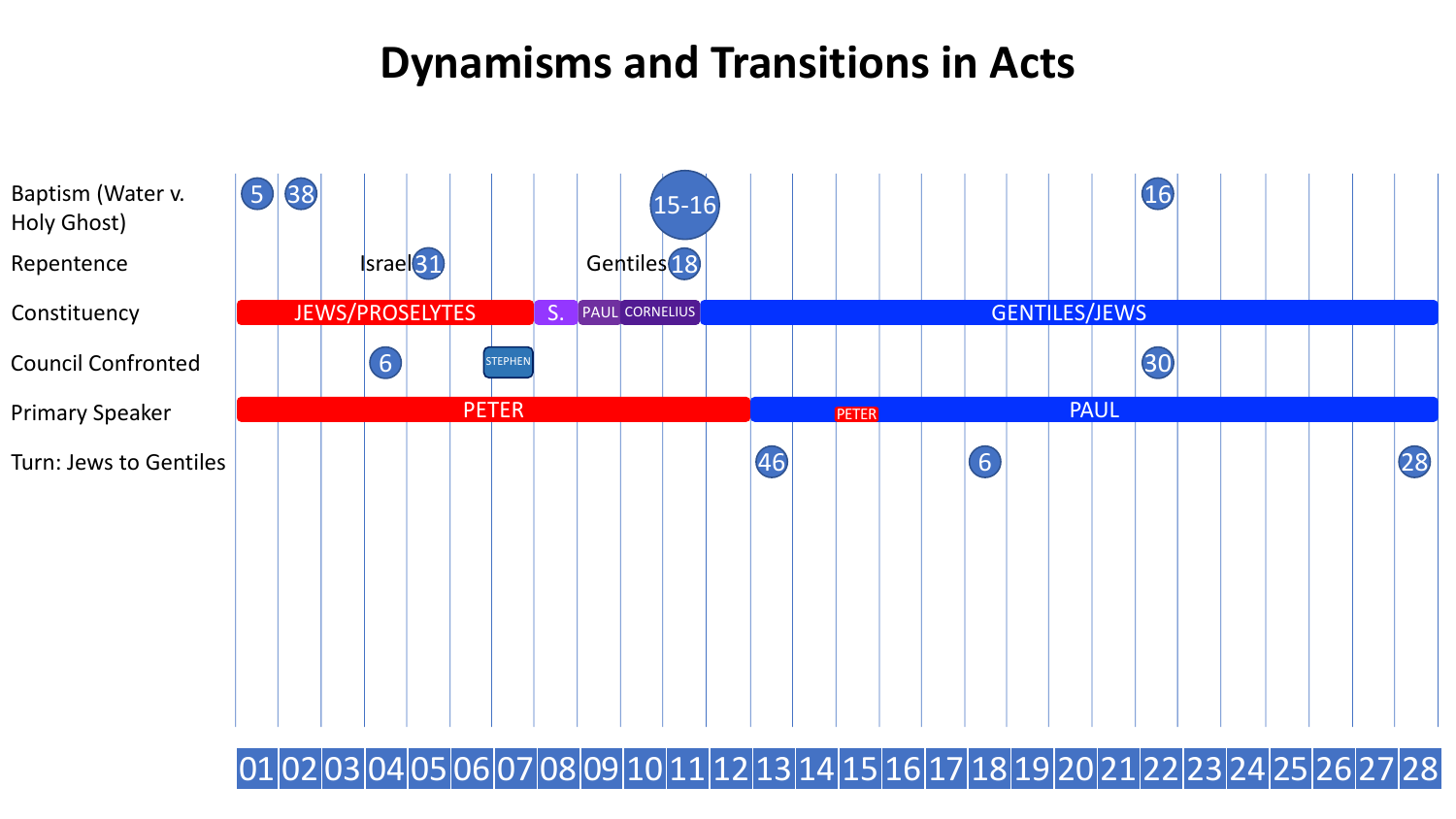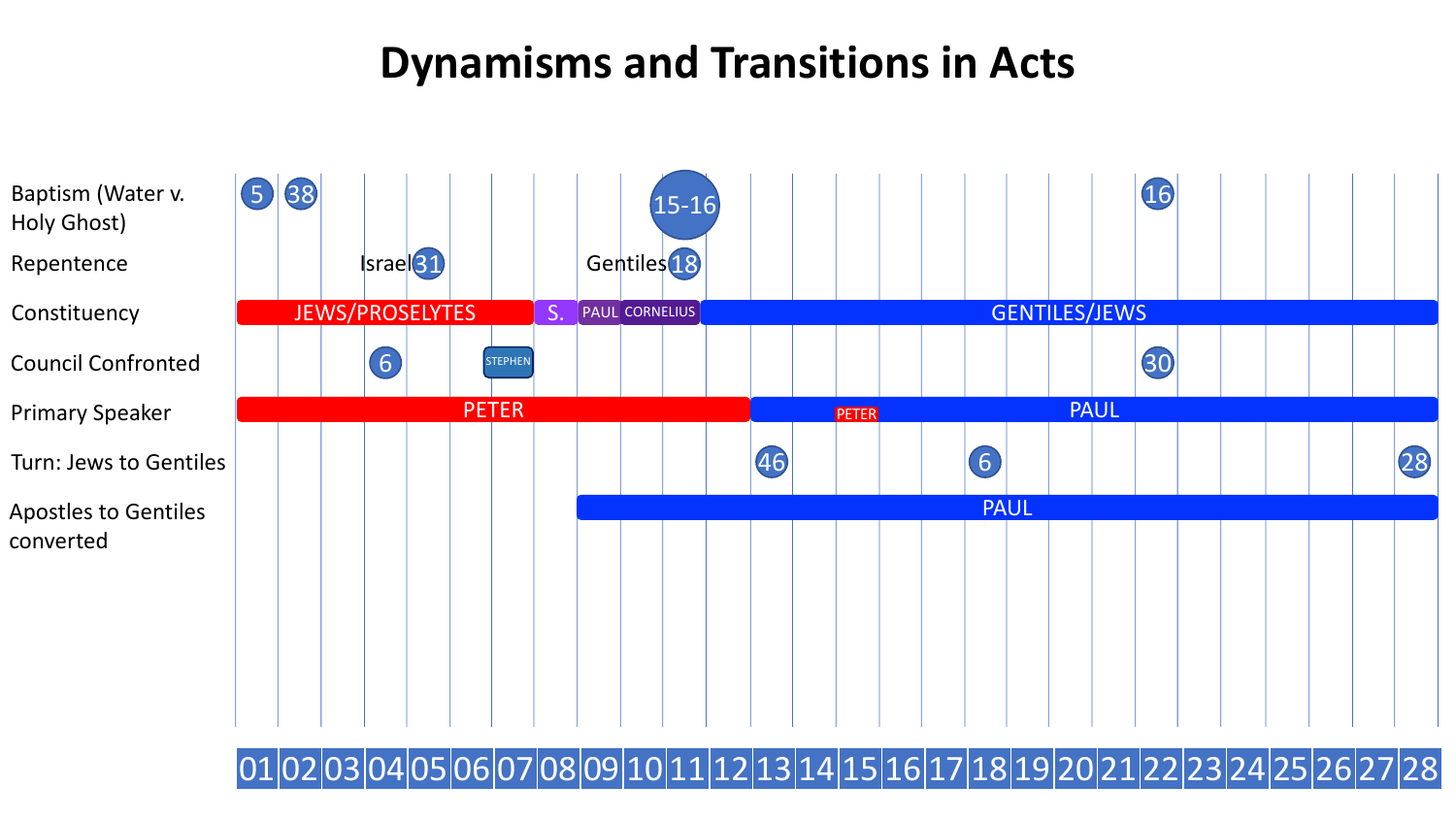

01 02 03 04 05 06 07 08 09 10 11 12 13 14 15 16 17 18 19 20 21 22 23 24 25 26 27 28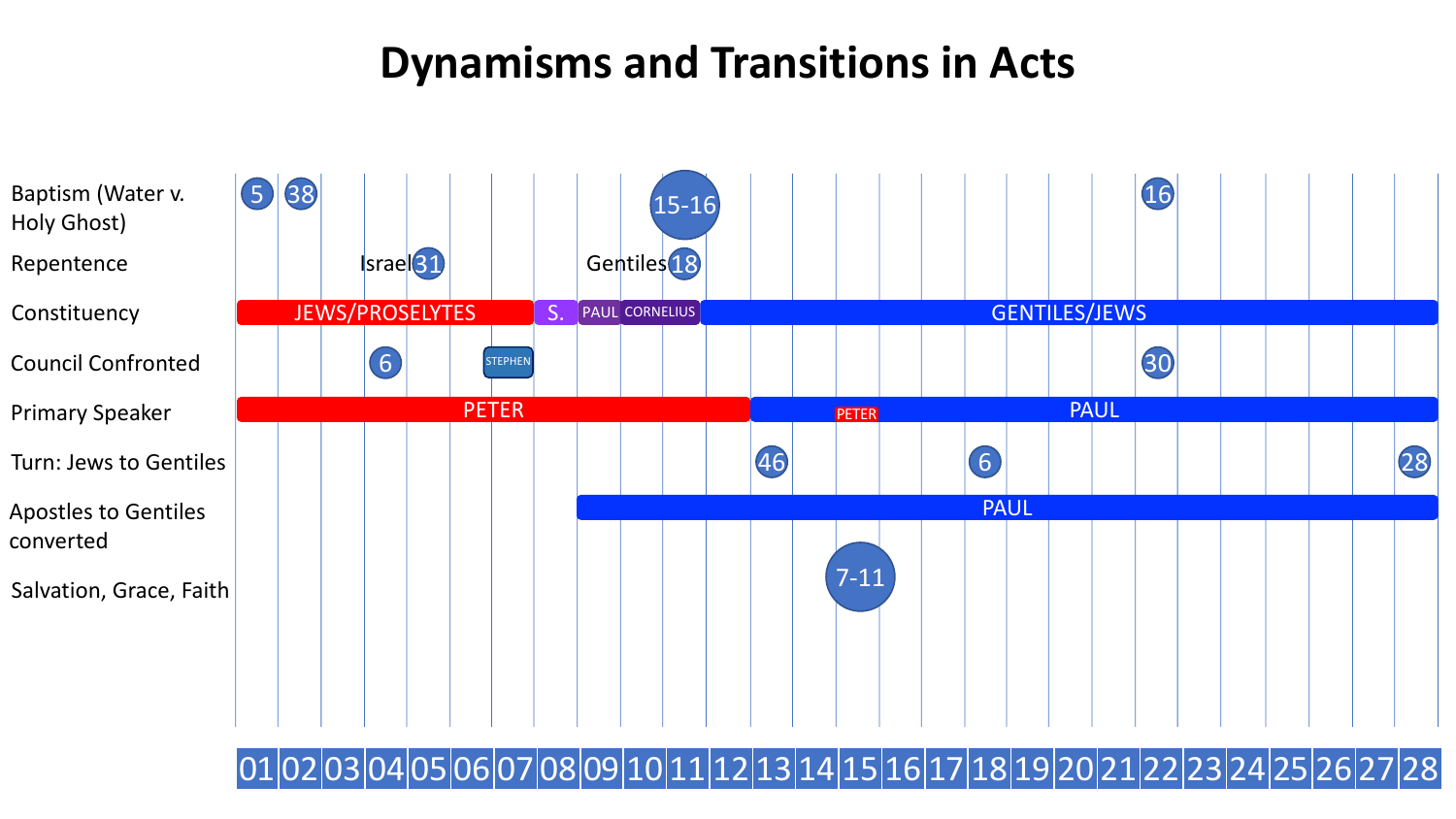

01 02 03 04 05 06 07 08 09 10 11 12 13 14 15 16 17 18 19 20 21 22 23 24 25 26 27 28